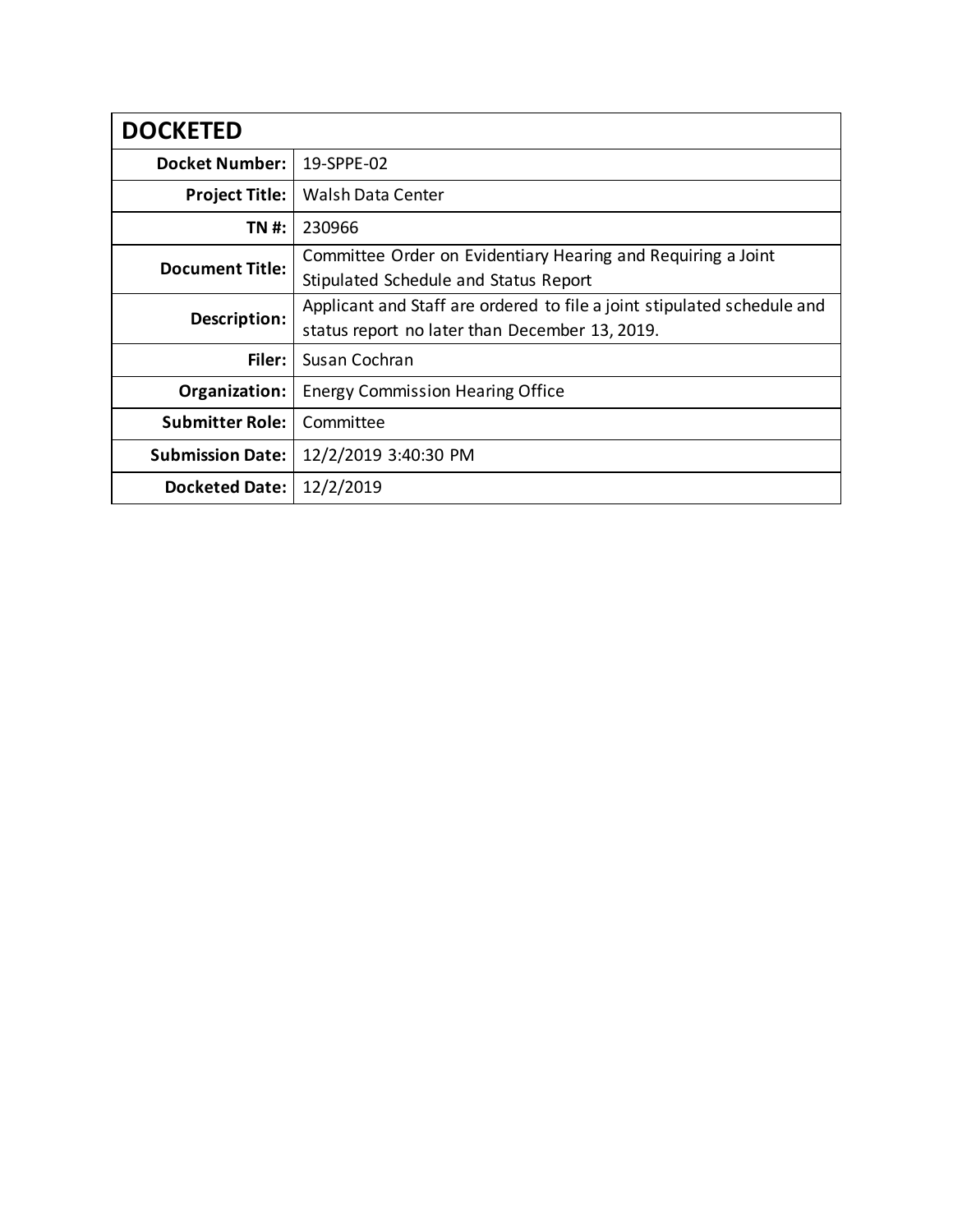

**State of California State Energy Resources Conservation and Development Commission 1516 Ninth Street, Sacramento, CA 95814 1-800-822-6228 – www.energy.ca.gov**

#### **APPLICATION FOR SMALL POWER PLANT EXEMPTION FOR THE:**

*WALSH BACKUP GENERATING* 

**Docket No. 19-SPPE-02**

# *FACILITY*

### **COMMITTEE ORDER ON EVIDENTIARY HEARING AND REQUIRING A JOINT STIPULATED SCHEDULE AND STATUS REPORT**

#### **BACKGROUND**

On June 28, 2019, 651 Walsh Partners, LLC (Applicant) submitted an application for a small power plant exemption (hereafter, the application is referred to as the "SPPE")<sup>[1](#page-1-0)</sup> for the Walsh Backup Generating Facility to the California Energy Commission (CEC).[2](#page-1-1)

The CEC committee designated to conduct proceedings (Committee)<sup>[3](#page-1-2)</sup> on the aboveentitled matter held a Committee Conference on August 29, 2019 (Committee Conference). During the Committee Conference, Staff and the Applicant agreed to produce a joint stipulated schedule by September 20, 2019, or earlier.<sup>[4](#page-1-3)</sup> To date, Staff and the Applicant have not filed a joint stipulated schedule or separate schedules.

#### **ORDER FOR JOINT STIPULATED SCHEDULE AND STATUS REPORTS**

The Committee **ORDERS** Staff and the Applicant to serve and file a joint stipulated schedule and status report (collectively "Status Report") by December 13, 2019. The Status Report shall include a proposed schedule for further processing of the SPPE, including proposed dates for the filing of the Staff's environmental review document and for the evidentiary hearing, and bring any other relevant matters regarding the completion of the SPPE proceeding to the Committee's attention. All other parties may, but are not required to, serve and file proposed schedules and status reports by December 13, 2019.

<span id="page-1-0"></span><sup>&</sup>lt;sup>1</sup> All of the documents comprising the SPPE application can be found at [https://efiling.energy.ca.gov/Lists/DocketLog.aspx?docketnumber=19-SPPE-02.](https://efiling.energy.ca.gov/Lists/DocketLog.aspx?docketnumber=19-SPPE-02) <sup>2</sup> TNs 228877-1, 228877-2.

<span id="page-1-2"></span><span id="page-1-1"></span><sup>&</sup>lt;sup>3</sup> The CEC appointed a committee consisting of Karen Douglas, Commissioner and Presiding Member, and Patty Monahan, Commissioner and Associate Member (the Committee), on July 16, 2019 (TN 228984).

<span id="page-1-3"></span><sup>4</sup> TN 229861, *Reporter's Transcript of the August 29, 2019 Committee Conference,* 15:12-16:2, 21:23 – 22:8.